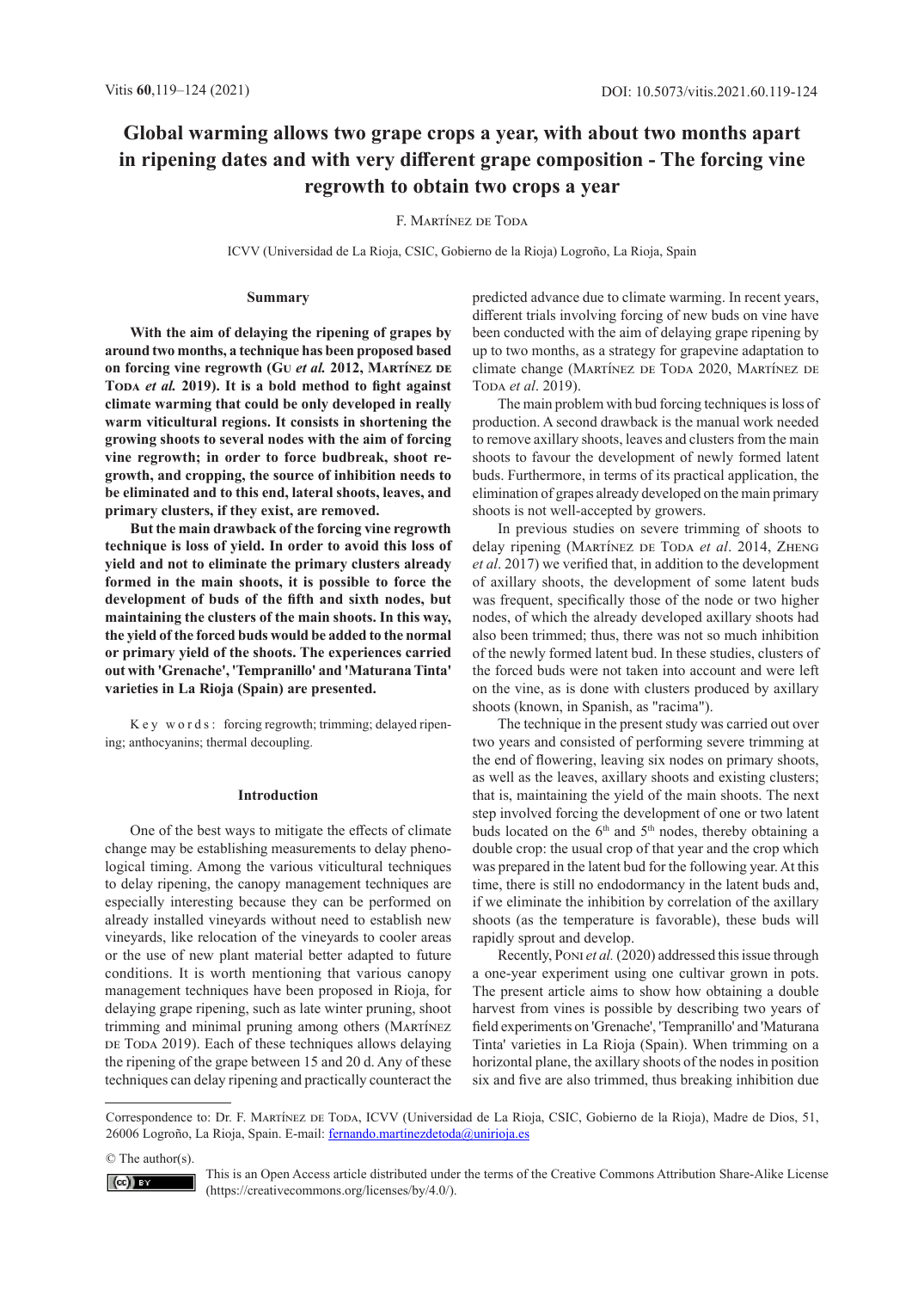to the developed laterals. It is possible to perform a second trimming at the same level ten days later to cut the highest developed secondary shoots (laterals) or to remove them by hand. Our hypothesis is that in this way we can achieve a first crop corresponding to the main clusters, with a ripening delayed about 10/15 d with respect to the control by having reduced the foliar area by trimming, which is in agreement with studies on shoot trimming (MARTÍNEZ DE TODA et al. 2014, Zheng *et al*. 2017). In addition, we can get a second crop from the forced latent buds whose ripening will be delayed by up to a month and a half with respect to the control.

#### **Material and Methods**

The study was conducted, in the years 2019 and 2020, in two vineyards within Rioja appellation, North of Spain. One was an experimental vineyard, in the University of la Rioja, located in Logroño (42°27′N, 2°25′W, 370 m.a.s.l.) with the varieties of *Vitis vinifera* 'Tempranillo' (clone CL-306 grafted onto 110-R rootstock) and 'Maturana Tinta' (grafted onto 110-R rootstock) which was planted in 2010. Vine rows were north-south oriented with a planting pattern of 1.2 m (within row)  $\times$  2.4 m (between rows). Vines were trained to vertical shoot positioning with two arms and pruned to six spurs (12 buds) per vine. The vineyard received a drip irrigation during one and a half months with an average amount of 4.5 L $\cdot$ vine<sup>-1</sup>·day<sup>-1</sup> from mid-July when strong water stress was observed.

In each variety, three adjacent rows were selected to form a completely randomized block design, with each row as a block. Within each row, groups of 3 adjacent vines were randomly assigned to the different treatments so there were 9 vines for each treatment. Different plants were used each year. For each of the rows, four different treatments were randomly applied: (F1) Trimming the developed primary shoots at the end of flowering and according to a horizontal plane, above the node number six and performing a second trimming at the same height about ten days later, (F2) Trimming at the end of flowering, above the node number six and removing by hand the two upper axillary shoots, (F3) Trimming at the end of flowering, above the sixth node and removing by hand of all the axillary shoots and (C) Control, without any trimming.

Another vineyard was a commercial one of *Vitis vinifera* 'Grenache' and 'Maturana Tinta' (both grafted onto 110-R rootstock) which is situated in Badarán (42°22′N, 2°49′W, 615 m.a.s.l.; the vineyard was planted in 2000. Vine rows were north-south oriented with the plantation distance being 1.20 m between vines and 2.70 m between rows. The vines of 'Grenache' were trained by traditional gobelet without trellis system and pruned to six spurs (12 buds) per vine. The vines of 'Maturana Tinta' were trained to vertical shoot positioning with two arms and pruned to six spurs (12 buds) per vine as well. There were no irrigation facilities. The treatments were the same as those described for the Logroño vineyard. Both vineyards were managed in accordance with standard viticulture practices of Rioja appellation. Original climate data were provided by the nearest meteorological stations

located in Logroño, for the Logroño vineyard and in Villar de Torre for the Badarán vineyard.

The Anthesis dates were determined when 50 % of the flowers were open, Veraison dates were recorded when 50 % of the berries began to show color. The harvest dates were determined for the primary crop at around 22-23 °Brix, which corresponds to the optimum level of ripening for Rioja wine, and for the forced crop at around 20 °Brix (this level of ripening was considered sufficient because at the end of the cycle the ripening slows down, the berries can begin to dehydrate or rot and, in addition, they can be eaten by the birds as they are the only grapes left in the vineyards). The number of forced shoots per primary shoots was determined by direct counting on the nine vines of each treatment. The Smart method (Smart and Robinson 1991) was used to estimate LA per primary shoot at harvest in 15 shoots per treatment; LA per vine was obtained by multiplying LA per shoot and the number of primary shoots per vine. The characteristics of the grape were determined at harvest. For each replicate, primary cluster number per vine was recorded to assess cluster number per primary shoot and cluster weight was measured on 10 random clusters at harvest. Average primary berry weight was determined on 100 randomly sampled berries from all the 3 vines of each replicate. The same methodology was used for the characteristics of forced clusters.

In 2020, the chemical composition of the grape from both the primary crop and the forced crop was studied in the vineyards of 'Grenache' and 'Maturana Tinta' from Badarán and in the vineyard of 'Tempranillo' from Logroño. The grape sample from the forced crop was taken from the group of forced treatments since there are no significant differences for the yield components between these treatments. The grape sample of the primary crop was taken from the primary crop of the set of forced treatments since there are no significant differences between them or with the primary crop of the control. 200 berries were taken per replicate. These berry samples were used to determine Total soluble solids (TSS), titratable acidity (TA), pH, tartaric acid and malic acid based on the OIV standard methods (OIV 2014) and total anthocyanins according to Iland method (ILAND *et al*. 2004).

Statistical package SPSS 16.0 (SPSS Inc., Chicago, US) for Windows was used for the statistical analysis. Data were analyzed year by year. One-way analysis of variance (Anova) was performed and in the case of the existence of significant differences, the mean separation was carried out with  $p < 0.05$  using Tukey test.

### **Results**

During the year 2019, growing degree days (GDD) calculated according to Winkler Index (1 April‐31 October) were 1350 in Badarán and 1712 in Logroño and total rainfall over the same time period was 298 mm and 275 mm respectively. In 2020, GDD were 1354 in Badarán and 1861 in Logroño and total rainfall over the same period was 340 mm in Badarán and 247 mm in Logroño.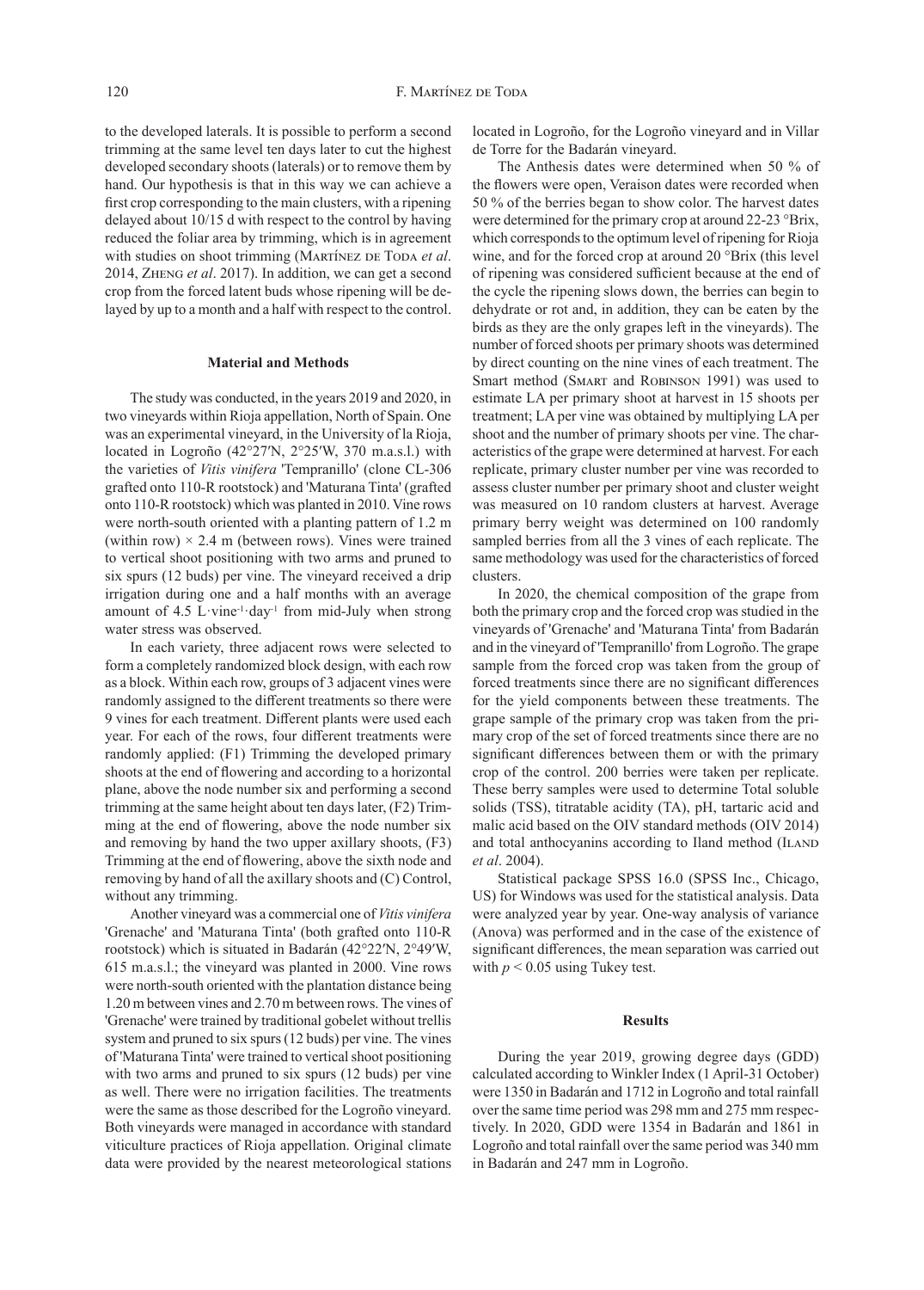Effects of forcing treatments on phe n o l o g y : Tabs 1 and 2 show the dates of the phenological stages for the different treatments and varieties and for the years 2019 and 2020, respectively. Regarding the control, the anthesis of the forced grape was delayed between 41 and 53 d, the veraison between 33 and 54 days and the harvest between 35 and 57 d, depending on the variety, the treatment and the year. The delay of the primary grape of the forced treatments compared to the control was between 4 and 9 d in the veraison and between 13 and 15 d in the date of harvest. The latest harvest dates for the forced grape took place in 2020, on November 20 for 'Grenache' in Badarán and on November 4 for 'Tempranillo' and 'Maturana Tinta' in Logroño.

## Table 1

Effects of forcing treatments, in the 'Garnacha', 'Tempranillo' and 'Maturana Tinta' varieties, on the phenology of the primary and forced crops, in 2019

|                        | Anthesis          |                          | Veraison           |                          | Harvest  |                              |  |
|------------------------|-------------------|--------------------------|--------------------|--------------------------|----------|------------------------------|--|
| Year/Variety/Treatment | Primary           | Forced                   | Primary            | Forced                   | Primary  | Forced                       |  |
| 2019 Garnacha          |                   |                          |                    |                          |          |                              |  |
| Unforced control       | $10$ Jun          | $\overline{\phantom{a}}$ | $21$ Aug           | $\overline{\phantom{a}}$ | $10$ Oct | $\qquad \qquad \blacksquare$ |  |
| F1                     | $10$ Jun          | 1 Aug                    | $30$ Aug           | 30 Sep                   | 23 Oct   | 15 Nov                       |  |
| F <sub>2</sub>         | $10$ Jun          | 1 Aug                    | $30$ Aug           | 30 Sep                   | 23 Oct   | 15 Nov                       |  |
| F3                     | $10$ Jun<br>1 Aug |                          | $30$ Aug<br>30 Sep |                          | 23 Oct   | 15 Nov                       |  |
| 2019 Tempranillo       |                   |                          |                    |                          |          |                              |  |
| Unforced control       | 4 Jun             |                          | 1 Aug              |                          | 8 Sep    |                              |  |
| F1                     | 4 Jun             | $15$ Jul                 | 5 Aug              | 4 Sep                    | 22 Sep   | 15 Oct                       |  |
| F <sub>2</sub>         | 4 Jun             | 15 Jul                   | 5 Aug              | 4 Sep                    | 22 Sep   | 15 Oct                       |  |
| F3                     | 4 Jun             | 15 Jul                   | 5 Aug              | 4 Sep                    | 22 Sep   | 15 Oct                       |  |
| 2019 Maturana Tinta    |                   |                          |                    |                          |          |                              |  |
| Unforced control       | 6 Jun             |                          | 2 Aug              |                          | 8 Sep    |                              |  |
| F1                     | 6 Jun             | $19$ Jul                 | 6 Aug              | 5 Sep                    | 23 Sep   | $17$ Oct                     |  |
| F <sub>2</sub>         | 6 Jun             | 19 Jul                   | 6 Aug              | 5 Sep                    | 23 Sep   | $17$ Oct                     |  |
| F3                     | 6 Jun             | 19 Jul                   | 6 Aug              | 5 Sep                    | 23 Sep   | 17 Oct                       |  |

## Table 2

Effects of forcing treatments, in the 'Garnacha', 'Tempranillo' and 'Maturana Tinta' varieties, on the phenology of the primary and forced crops, in 2020

|                        | Anthesis |                          | Veraison |          | Harvest  |          |  |
|------------------------|----------|--------------------------|----------|----------|----------|----------|--|
| Year/Variety/Treatment | Primary  | Forced                   | Primary  | Forced   | Primary  | Forced   |  |
| 2020 Garnacha          |          |                          |          |          |          |          |  |
| Unforced control       | 8 Jun    |                          | 24 Aug   |          | 8 Oct    |          |  |
| F1                     | 8 Jun    | 30 Jul                   | 1 Sep    | 8 Oct    | 16 Oct   | $20$ Nov |  |
| F <sub>2</sub>         | 8 Jun    | $30$ Jul                 | 1 Sep    | 8 Oct    | $16$ Oct | $20$ Nov |  |
| F <sub>3</sub>         | 8 Jun    | $30$ Jul                 | 1 Sep    | 8 Oct    | $16$ Oct | $20$ Nov |  |
| 2020 Tempranillo       |          |                          |          |          |          |          |  |
| Unforced control       | 27 May   |                          | 24 Jul   |          | 7 Sep    | Ξ        |  |
| F1                     | 27 May   | 20 Jul                   | 28 Jul   | 18 Sep   | 14 Sep   | 4 Nov    |  |
| F <sub>2</sub>         | 27 May   | 20 Jul                   | 28 Jul   | 18 Sep   | 14 Sep   | 4 Nov    |  |
| F3                     | 27 May   | 20 Jul                   | 28 Jul   | 18 Sep   | 14 Sep   | 4 Nov    |  |
| 2020 Maturana Tinta    |          |                          |          |          |          |          |  |
| Unforced control       | 31 May   | $\overline{\phantom{a}}$ | 29 Jul   |          | 7 Sep    | Ξ        |  |
| F1                     | 31 May   | 24 Jul                   | 4 Aug    | 18 Sep   | 14 Sep   | 4 Nov    |  |
| F <sub>2</sub>         | 31 May   | 24 Jul                   | 4 Aug    | $18$ Sep | 14 Sep   | 4 Nov    |  |
| F3                     | 31 May   | 24 Jul                   | 4 Aug    | 18 Sep   | 14 Sep   | 4 Nov    |  |

Effects of forcing treatments on yield components: Tabs 3 and 4 show the results of yield components for the different treatments and varieties and for the years 2019 and 2020, respectively. The number of forced shoots per main shoot varied between 0.92 and 1.66, depending on variety and year and without significant differences between treatments. The number of forced clusters per vine

varied between 10.7 and 22.0 and that of primary clusters between 15.5 and 20.1 for different years and varieties and without significant differences between treatments. The cluster weight was around 180 g for the primary clusters and between 60 and 80 g for the forced clusters. The yield per vine was about 3.2 kg for the primary crop and 1.2 kg for the forced crop. Finally, the LA/Y ratio varied between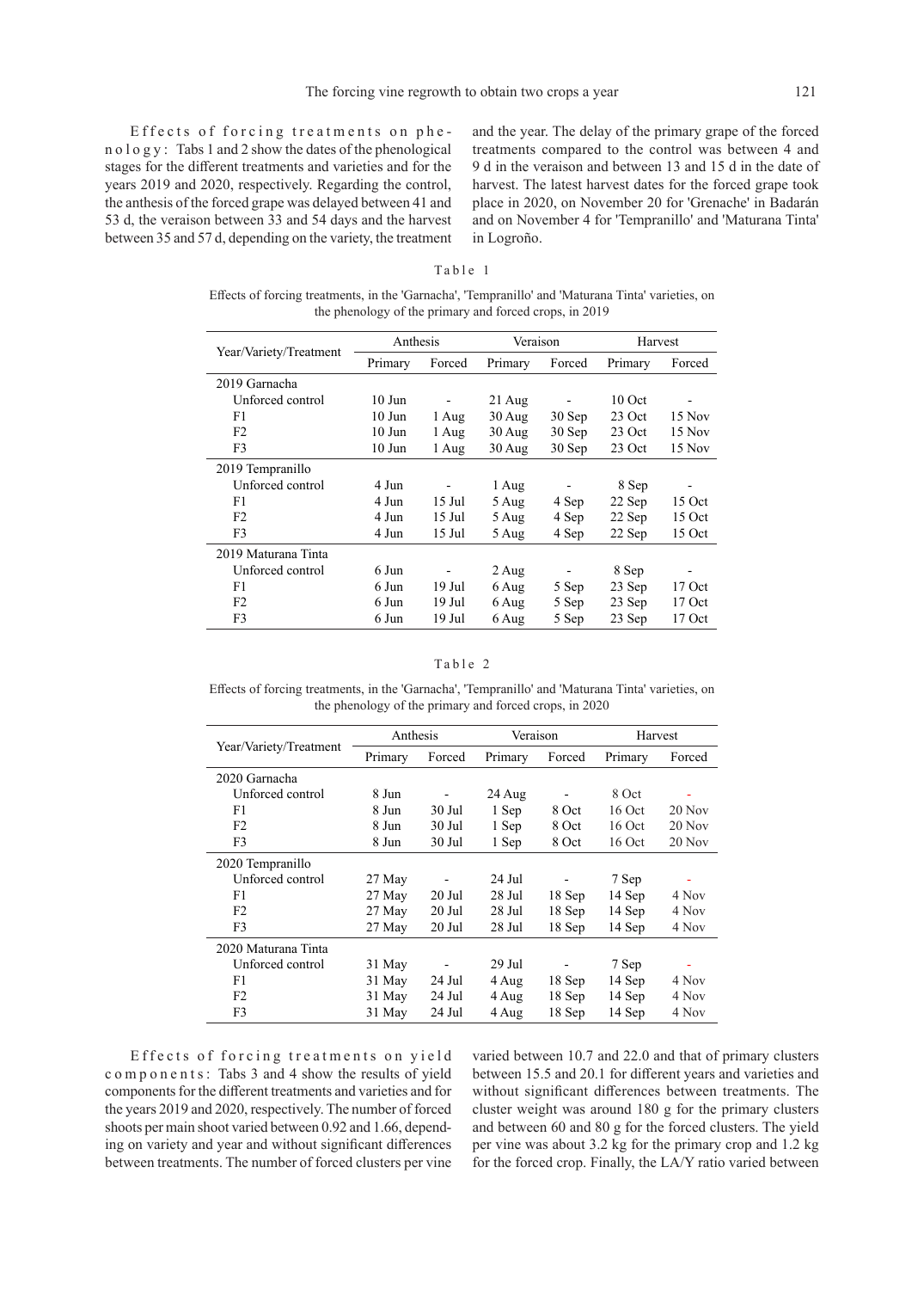## Table 3

| Effects of forcing treatments on yield components in 2019. Different letters within a column show significant differences between |
|-----------------------------------------------------------------------------------------------------------------------------------|
| values, according to Tukey test ( $P = 0.05$ )                                                                                    |

| Year/Variety/Treatment | Forced shoots<br>per primary | Clusters per vine<br>$(n^{\circ})$ |                              | Cluster weight $(g)$ |        | Yield per vine (kg) |        | Leaf area/yield       |
|------------------------|------------------------------|------------------------------------|------------------------------|----------------------|--------|---------------------|--------|-----------------------|
|                        | shoot $(n^{\circ})$          | Primary                            | Forced                       | Primary              | Forced | Primary             | Forced | $(m^2 \cdot kg^{-1})$ |
| 2019 Garnacha          |                              |                                    |                              |                      |        |                     |        |                       |
| Unforced control       |                              | 19.3                               | $\overline{\phantom{0}}$     | 201.5                |        | 3.89                |        | 1.43a                 |
| F1                     | 1.2                          | 18.5                               | 19.3                         | 174.0                | 61.6   | 3.22                | 1.19   | 0.90 <sub>b</sub>     |
| F <sub>2</sub>         | 1.3                          | 19.8                               | 20.2                         | 192.9                | 60.0   | 3.82                | 1.20   | 0.85 <sub>b</sub>     |
| F3                     | 1.3                          | 20.1                               | 19.7                         | 185.0                | 51.8   | 3.72                | 1.02   | 0.95 <sub>b</sub>     |
| 2019 Tempranillo       |                              |                                    |                              |                      |        |                     |        |                       |
| Unforced control       |                              | 16.5                               | $\overline{\phantom{0}}$     | 201.8                |        | 3.33                |        | 1.86a                 |
| F1                     | 1.1                          | 17.2                               | 19.4                         | 181.4                | 66.0   | 3.12                | 1.28   | 1.13 <sub>b</sub>     |
| F <sub>2</sub>         | 1.0                          | 18.0                               | 17.7                         | 178.1                | 75.1   | 3.20                | 1.33   | 1.20 <sub>b</sub>     |
| F3                     | 1.1                          | 16.8                               | 18.5                         | 189.3                | 60.5   | 3.18                | 1.12   | 1.07 <sub>b</sub>     |
| 2019 Maturana Tinta    |                              |                                    |                              |                      |        |                     |        |                       |
| Unforced control       | $\qquad \qquad \blacksquare$ | 17,3                               | $\qquad \qquad \blacksquare$ | 199.4                |        | 3.45                |        | 1.51a                 |
| F1                     | 1.1                          | 15.8                               | 18.7                         | 204.4                | 50.8   | 3.23                | 0.95   | 0.92 <sub>b</sub>     |
| F <sub>2</sub>         | 1.2                          | 16.5                               | 19.2                         | 178.2                | 54.7   | 2.94                | 1.05   | 0.96 <sub>b</sub>     |
| F3                     | 1.1                          | 17.1                               | 19.1                         | 177.2                | 48.2   | 3.03                | 0.92   | 0.94 <sub>b</sub>     |

## Table 4

Effects of forcing treatments on yield components in 2020. Different letters within a column show significant differences between values, according to Tukey test  $(P = 0.05)$ 

| Year/Variety/Treatment | Forced shoots<br>per primary | Clusters per<br>vine $(n^{\circ})$ |        | Cluster weight $(g)$ |                          | Yield per vine (kg) |        | Leaf area/yield       |
|------------------------|------------------------------|------------------------------------|--------|----------------------|--------------------------|---------------------|--------|-----------------------|
|                        | shoot $(n^{\circ})$          | Primary                            | Forced | Primary              | Forced                   | Primary             | Forced | $(m^2 \cdot kg^{-1})$ |
| 2020 Garnacha          |                              |                                    |        |                      |                          |                     |        |                       |
| Unforced control       |                              | 16.3                               |        | 192.4                | $\overline{\phantom{a}}$ | 3.13                |        | 1.62a                 |
| F1                     | 1.58                         | 17.0                               | 19.2   | 185.0                | 61.6                     | 3.14                | 1.19   | 1.11 <sub>b</sub>     |
| F <sub>2</sub>         | 1.60                         | 17.8                               | 19.8   | 178.9                | 60.0                     | 3.18                | 1.20   | 1.09 <sub>b</sub>     |
| F3                     | 1.66                         | 15.5                               | 22.0   | 183.3                | 51.8                     | 2.84                | 1.02   | 1.21 <sub>b</sub>     |
| 2020 Tempranillo       |                              |                                    |        |                      |                          |                     |        |                       |
| Unforced control       |                              | 17.5                               |        | 177.6                |                          | 3.10                |        | 1.86a                 |
| F <sub>1</sub>         | 0.92                         | 17.1                               | 12.4   | 181.2                | 95.6                     | 3.10                | 1.18   | 1.20 <sub>b</sub>     |
| F <sub>2</sub>         | 1.22                         | 16.0                               | 17.0   | 174.1                | 108.2                    | 2.78                | 1.84   | 1.19 <sub>b</sub>     |
| F <sub>3</sub>         | 1.15                         | 16.9                               | 16.5   | 185.3                | 103.5                    | 3.13                | 1.71   | 0.96 <sub>b</sub>     |
| 2020 Maturana Tinta    |                              |                                    |        |                      |                          |                     |        |                       |
| Unforced control       | $\overline{\phantom{a}}$     | 17,1                               |        | 193.2                | $\overline{\phantom{0}}$ | 3.30                |        | 1.93a                 |
| F1                     | 1.16                         | 16.8                               | 10.7   | 184.4                | 73.8                     | 3.10                | 0.79   | 1.83a                 |
| F <sub>2</sub>         | 1.62                         | 18.1                               | 14.2   | 176.1                | 90.7                     | 3.19                | 1.28   | 1.64 <sub>b</sub>     |
| F <sub>3</sub>         | 1,22                         | 17.3                               | 13.1   | 179.3                | 90.2                     | 3.10                | 1.18   | 1.57 <sub>b</sub>     |

1.40 and  $1.90 \text{ m}^2 \text{·kg}^{-1}$  for the unforced control and between 0.90 and  $1.60 \text{ m}^2 \text{·kg}^{-1}$  for the forced treatments.

Effects of forcing treatments on grape c o m p o sition: Tab. 5 shows the results of the composition of the primary crop and the forced crop in 2020. Compared to the primary crop, the forced crop presented a reduction of 40 % in berry weight, a reduction of 10 % in °Brix, a reduction of two tenths in pH, an increase of between 3 and 6  $g \cdot L^{-1}$  in total acidity, between 3.5 and 5  $g \cdot L^{-1}$ in malic acid, between 6 and 8 g·L-1 in tartaric acid and an increase between 100 and 120 % in the anthocyanin content. Finally, the forced crop per vine was between 1.08 and 1.51 kg, which accounted for around 30 % of the primary crop per vine.

## **Discussion**

This is a first contribution to the literature demonstrating the possibility of obtaining a double crop in temperate viticulture regions under field conditions and for three different grapevine varieties. In addition, it is the canopy management technique that achieves the longest delay of the ripening period.

Ph e n o l o g y : Delays of about 13-15 d for the main clusters and of about 35-57 days for clusters of the forced shoots were observed for grape ripening, when comparing forced treatments to the control (Tabs 1 and 2). The delay of the main clusters of the forced treatments coincides with that obtained in previous works on severe trimming of shoots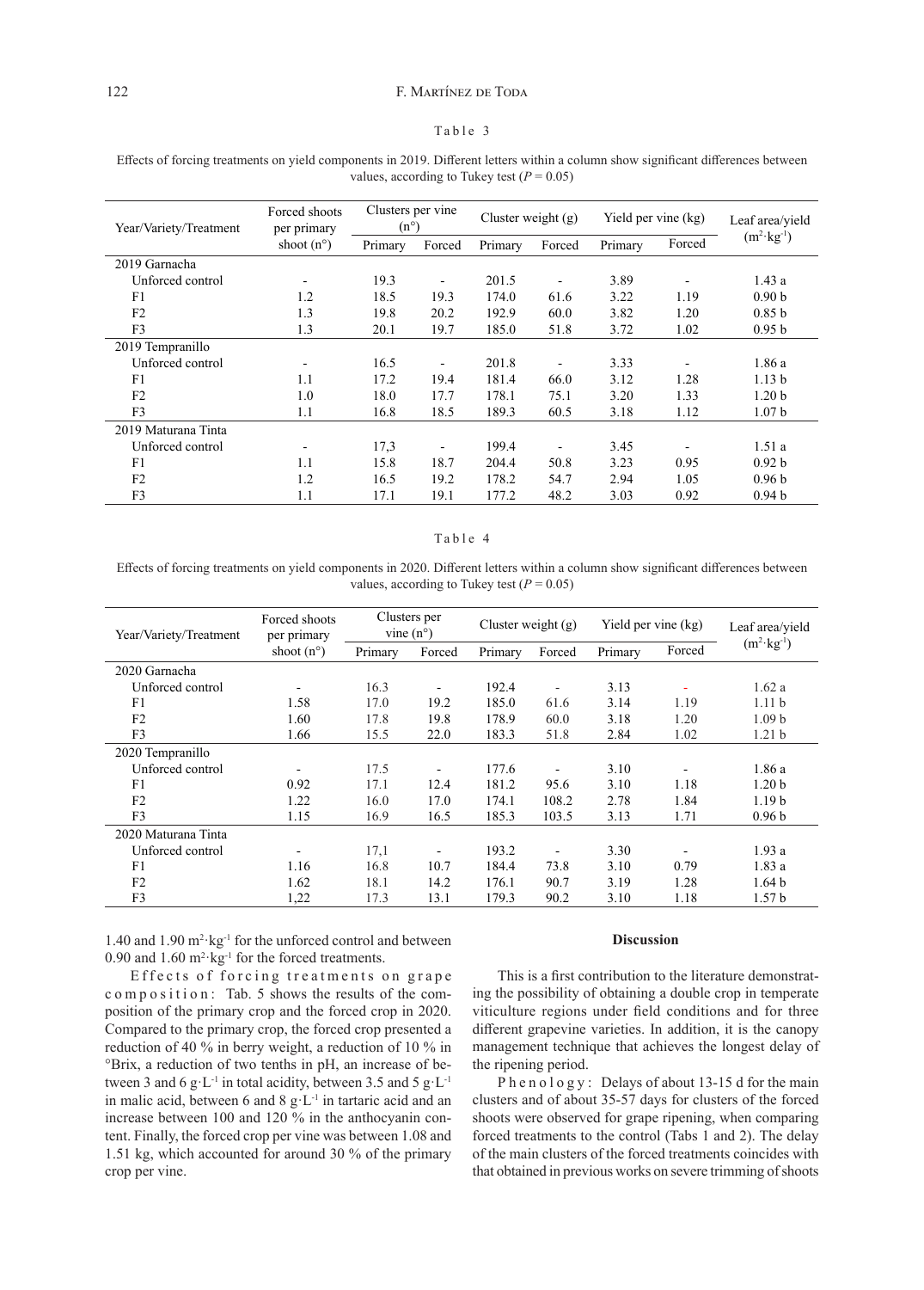## Table 5

Grape composition parameters determined at harvest on primary and forced crop. Year 2020. TSS = total soluble solids; TA = titratable acidity. Different letters within a column show significant differences between values, according to Tukey test  $(P = 0.05)$ . \*The experience on the 'Grenache' and 'Maturana Tinta' varieties is located in Badarán, at 620 m a.s.l. and the experience on the 'Tempranillo' variety is located in Logroño, at 370 m a.s.l.

| Variety/Site/Type of crop* | Harvest<br>date | Berry fresh<br>weight $(g)$ | <b>TSS</b><br>(°Brix) | pH                | <b>TA</b><br>$(g \cdot L^{-1})$ | Malic<br>acid<br>$(g \cdot L^{-1})$ | Tartaric<br>acid<br>$(g \cdot L^{-1})$ | Antho-<br>cyanins<br>$(m g \cdotp g \cdotp^1)$ | Yield<br>per vine<br>(kg) |
|----------------------------|-----------------|-----------------------------|-----------------------|-------------------|---------------------------------|-------------------------------------|----------------------------------------|------------------------------------------------|---------------------------|
| Grenache. Badarán          |                 |                             |                       |                   |                                 |                                     |                                        |                                                |                           |
| Primary crop               | $16$ Oct        | 1.75a                       | 22.9a                 | 3.30a             | 6.0 <sub>b</sub>                | 1.32 <sub>b</sub>                   | 6.03 <sub>b</sub>                      | 1.23 <sub>b</sub>                              | 3.05a                     |
| Forced crop                | $20$ Nov        | 1.02 <sub>b</sub>           | 20.1 <sub>b</sub>     | 3.15 <sub>b</sub> | 12.5a                           | 5.80a                               | 13.64a                                 | 2.62a                                          | 1.13 <sub>b</sub>         |
| Tempranillo. Logroño       |                 |                             |                       |                   |                                 |                                     |                                        |                                                |                           |
| Primary crop               | 14 Sep          | 1.70a                       | 22.0a                 | 3.80a             | 4.0 <sub>b</sub>                | 3.51 <sub>b</sub>                   | 4.55 <sub>h</sub>                      | 1.43 <sub>b</sub>                              | 3.00a                     |
| Forced crop                | 4 Nov           | 1.08 <sub>b</sub>           | 19.7 <sub>b</sub>     | 3.63 <sub>b</sub> | 7.6a                            | 9.12a                               | 10.21a                                 | 2.74a                                          | 1.51 <sub>b</sub>         |
| Maturana Tinta, Badarán    |                 |                             |                       |                   |                                 |                                     |                                        |                                                |                           |
| Primary crop               | 18 Oct          | 1.35a                       | 22.5a                 | 3.78a             | 6.3 <sub>b</sub>                | 2.53 <sub>b</sub>                   | 2.73 <sub>b</sub>                      | 2.95 <sub>b</sub>                              | 2.73a                     |
| Forced crop                | $20$ Nov        | 0.75 <sub>b</sub>           | 20.1 <sub>b</sub>     | 3.57 <sub>b</sub> | 10.2a                           | 6.08a                               | 11.51a                                 | 6.54a                                          | 1.08b                     |
|                            |                 |                             |                       |                   |                                 |                                     |                                        |                                                |                           |

to delay ripening (MARTÍNEZ DE TODA *et al.* 2014, ZHENG *et al.* 2017) and it is justified by the reduction of leaf surface produced by trimming compared to the control.

The three treatments of forcing induced vine regrowth and shifted the forced fruit ripening to a cooler period of the growing season. The delays between 35 and 57 d in ripening of the forced clusters compared to the control allow this forced grape to ripen in much lower thermal conditions, which is considered interesting in hot regions and with current global warming (MARTÍNEZ DE TODA et al. 2019, MARTÍNEZ DE TODA 2020).

Regarding the later harvest dates, it seems that it would be difficult to go beyond November 4 in Logroño and November 20 in Badarán because, from those dates, ripening is very slow, leaves lose chlorophyll and the risks of berry dehydration or rotting increase (Figure).

Y i e l d c o m p o n e n t s : The three forcing treatments led to breaking of compound buds effectively and induced the regrowth of between 0.92 and 1.66 forced fruitful shoots per main shoot and without significant differences between them. As we expected, the buds were in the predormancy phase at this time. As pointed out by Poni *et al*. (2020), this technique will obviously provide better results when shoot vigour is high enough; in the case of shoots of low vigor, the development and the leaf area of new forced shoots will be insufficient. The number of forced clusters per vine was of the same order as the number of primary clusters, but their weight was around 30 % of the weight of the primary ones.

It is possible to obtain a second crop from the forced buds, which can be added to the first crop from the main primary shoots. The second crop represents about 30 % of the primary crop, which is about  $1.2 \text{ kg} \cdot \text{vine}^{-1}$  in our study conditions. This second crop can be harvested or, if it is not worth harvesting, it can be left on the vine, as is done with the clusters produced by the axillary shoots. The second harvest can be done mechanically.

The results on the leaf area/yield ratio in the forcing treatments, that were between 0.90 and  $1.60 \text{ m}^2 \text{·kg}^1$ , seem more than enough to maintain the reserves status after a severe canopy trimming, fast plant regrowth, and very late-season ripening. According to Zheng *et al*. (2017), values as high as these in the leaf area/yield ratio indicate that vines possessed sufficient leaf area to mature their berries properly and to accumulate reserves for the next year. Although longer-term studies are needed, the resulting leaf area/yield ratio of this double cropping indicate that it was sufficient for the grapes from the two crops to properly ripen, and it can be assumed that carbohydrate reserves are normally refilled for the next year. On the other hand, Poni *et al*. (2020) studied the effects of this technique on the fertility of basal buds and found that forcing did not reduce their fertility.



Figure: Aspect of the second crop on November 20, 2020 of the varieties 'Grenache' (left) and 'Maturana Tinta' (right) in the Badarán vineyard.